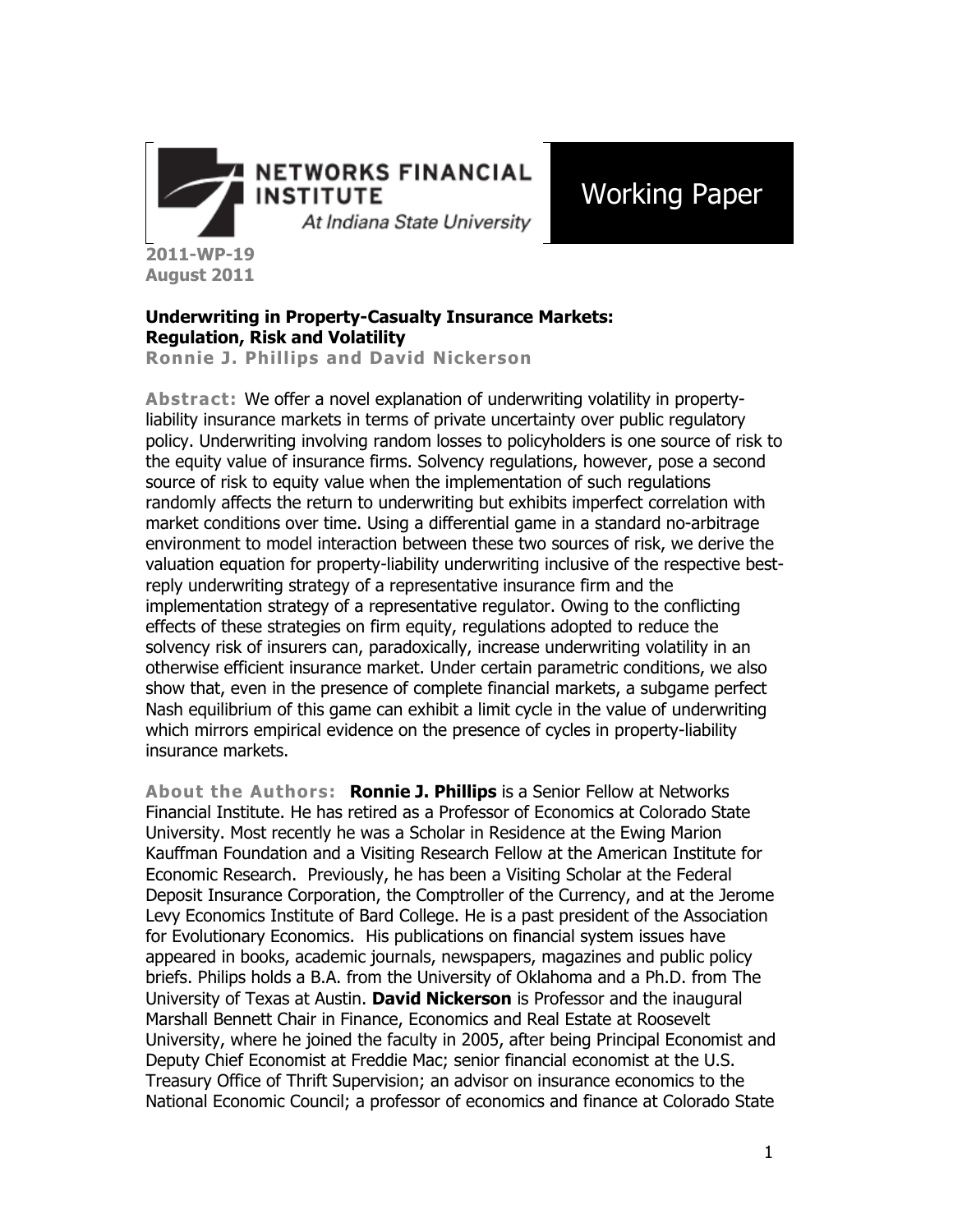University , the University of British Columbia, the University of Canterbury and American University. He has also been an economic advisor to the Institute of Economics in Hanoi and to the Jiangsu and Sichuan research institutes (PRC); an Erskine Fellow at Victoria University of Wellington (NZ); a Research Fellow at the Federal Reserve Banks of Kansas City and St. Louis; and a consultant to the Federal Reserve System, the U.S. Treasury, and the Center for Naval Analyses. He conducts research in the areas real and financial asset valuation; insurance economics and the economics of catastrophes, and financial economics and public policy. His principal areas of research include financial economics and public policy, financial intermediation, real and financial asset valuation; insurance economics and the economics of catastrophes. He has published over forty research papers in academic and practitioner journals and two books on financial markets in developing economies; presented his research at numerous seminars and conferences; and has served on the editorial board s of three academic journals and as a referee for the National Science Foundation, the National Academy of Sciences, the Social Science and Humanities Research Council (Canada) and numerous academic journals. Dr. Nickerson holds a Ph.D. in economics from Northwestern University (1982).

**Keywords:** Property Casualty Insurance, Cycles, Regulatory Risk.

**JEL Classification:** D82, D92, G22, G28, K13, L51.

The authors thank Tom Husted, Leo Petrosjan, Jack Tatom, Galina Timofeeva and seminar participants at the American Risk and Insurance Association Annual Meetings, the Asia-Pacific Finance Association Meetings, the Congressional Budget Office, Freddie Mac, and Saint-Petersburg State University for helpful comments. The views expressed are those of the individual authors and do not necessarily reflect official positions of Networks Financial Institute. Any errors or omissions are the responsibility of the authors. Please address questions regarding content to Ronnie J. Phillips at rphillipcsu@aol.com.

NFI working papers and other publications are available on NFI's website [\(www.networksfinancialinstitute.org](http://www.networksfinancialinstitute.org/)). Click "Thought Leadership" and then "Publications/Papers."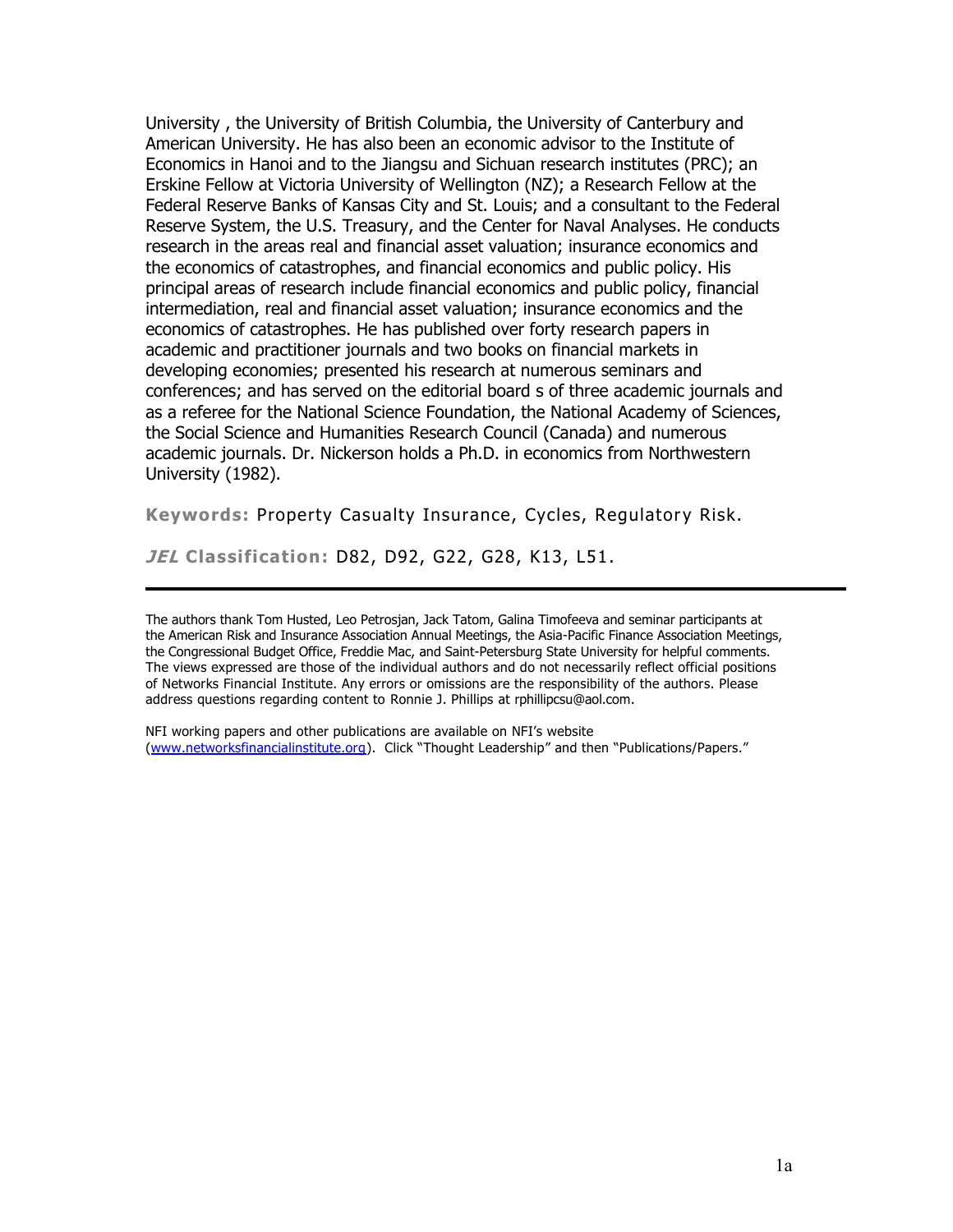# I. Introduction

The property-liability insurance industry has traditionally exhibited recurrent cycles in the pricing and volume of insurance coverage in both the domestic and foreign economies. Owing to its implications for existing theories of insurance pricing and for the efficiency of private insurance markets, it is a significant concern of businessmen, economists and policymakers. Interpretation of the causes of this cycle is, in particular, fundamental to both the rationale and design of public insurance regulations.

This paper offers a novel explanation of the cycle in property-liability insurance markets. Based upon the traditional premises of financial theory, this explanation contrasts sharply with the popular belief that such markets are inefficient and with extant theoretical rationales of insurance cycles based upon various forms of market failure. Our explanation is based upon the interaction between uncertainty over the evolution of the costs of covered losses to insurers in the absence of regulation, which we term exposure risk and regulatory risk which we define as the uncertainty over future regulatory actions affecting the ability of insurers to offer optimal insurance contracts, which fully incorporate current expectations of the magnitude of random future losses, and the demand by potential policyholders for such contracts.

Analogous to risks to asset values in more general financial markets, exposure risk is associated with the liability assumed by the insurer through underwriting coverage of random future losses as well as the related potential costs posed to insurers by stochastic market demand and underwriting costs. Regulatory risk is associated with random regulatory actions intended to influence the response of insurers to changes in the excess demand for insurance. Ironically, these actions, which arise from the (stated) preference of policymakers for stability in property-liability insurance markets, have the potential to induce substantial instability, reflected in the cyclic volatility of pricing and available coverage, in these same markets.

The paper is organized as follows. Section II provides an explanation of the underwriting cycle and uses the case of the Katrina disaster as an example of the cycle in the real world. Our model of underwriting and the valuation equation for the representative insurance firm are developed in Section III. A solution for the value of the firm and a general characterization of market equilibrium appear in Section IV. Plausible parametric conditions under which an underwriting cycle will occur are derived in Section V. Section VI discusses the implications of our analysis for the economic efficiency of the property-liability insurance markets and for the effects on such efficiency of public policy and regulations in such markets. Concluding remarks appear in the final section.

## II. The Insurance Cycle

## II.1 Insurance Market Structure

The purpose of liability insurance is to cover individuals and corporations in the event of an unforeseen accident that imposes costs on the insured party. Insurance companies charge premiums that are expected to equal or exceed the costs of these accidents. In the U.S., the largest liability insurance markets are for automobiles and workers' compensation (Winter 1994, p. 117).

A major topic in liability insurance is the existence of cycles of profitability for the insurance companies. This cycle is measured by the ratio of claims (losses) to premiums.<sup>1</sup> This cycle is evident from Figure 1, which plots the net premiums written for the property and casualty industry over the period 1939-2010 (Baker 2010).

Although the loss ratio is the standard measure of current return in actual property-casualty insurance markets as well as in virtually all actuarial and insurance economics research, it is best regarded as an empirical proxy for such a return. Winter (1994) argues that a proper measure of return should be the ratio of the present-value of the expected claims to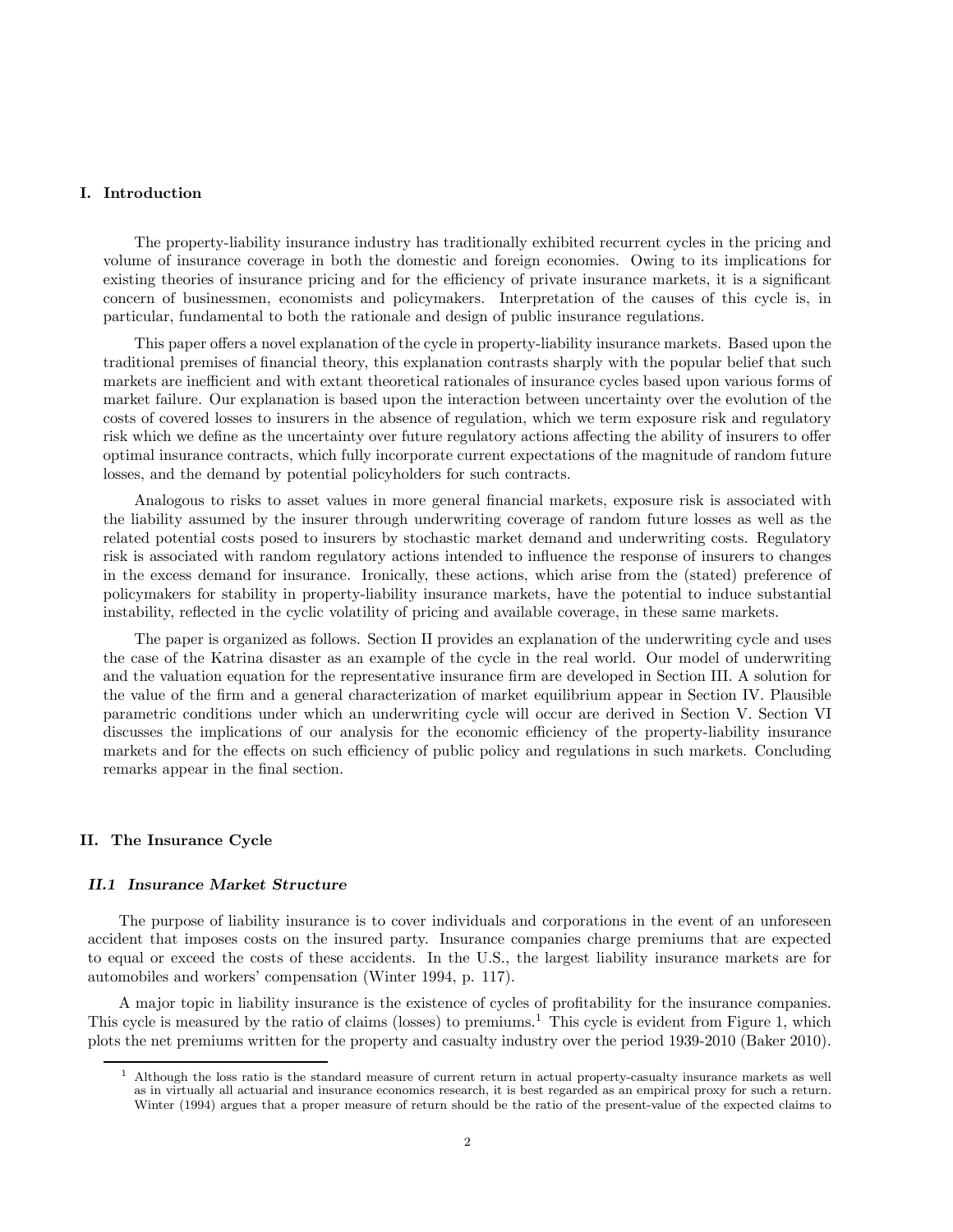

The cycle becomes more apparent in Figure 2. The first differences in the economic loss ratio follow a second-order autoregressive process which means that the predicted value for the ratio in any year t, given its history up to that year, depends on the realized values for the previous two years.



Figure 2: First Differences in Economic Loss Ratio, Property-Liability Insurance, 1948-1988. (Winter 1994)

This implies a dampening cycle with a period of 8.6 years (Winter 1994, p. 118). The useful explanation is that competition drives prices down to the point where losses deplete industry reserves. Loss ratios in the global reinsurance market and for firms participating in both primary and reinsurance markets also exhibit similar cycles.

How can these recurrent fluctuations be consistent with efficient financial markets? A plausible explanation of the cycle must recognize periods of rapid increases in premium revenues, the rationing of insurance for some

the premiums collected. By estimating the maturity structure for actual cash flows, the term structure of discount rates appropriate for property-casualty risk, and taking the accounting reserve as a proxy for expected non-discounted losses, it would be theoretically possible to calculate an "economic loss ratio," (Winter 1994, p. 117). Valuation based on this ratio, however, is not only empirically impractical, since available time-series data for property-casualty insurance markets is ased solely on usage of the traditional form of the loss ratio, but is also superceded by the contingent claims method used in more modern research, including Embrechts (2009), Melnikov (2004), Jones and Nickerson (1994) and the current paper.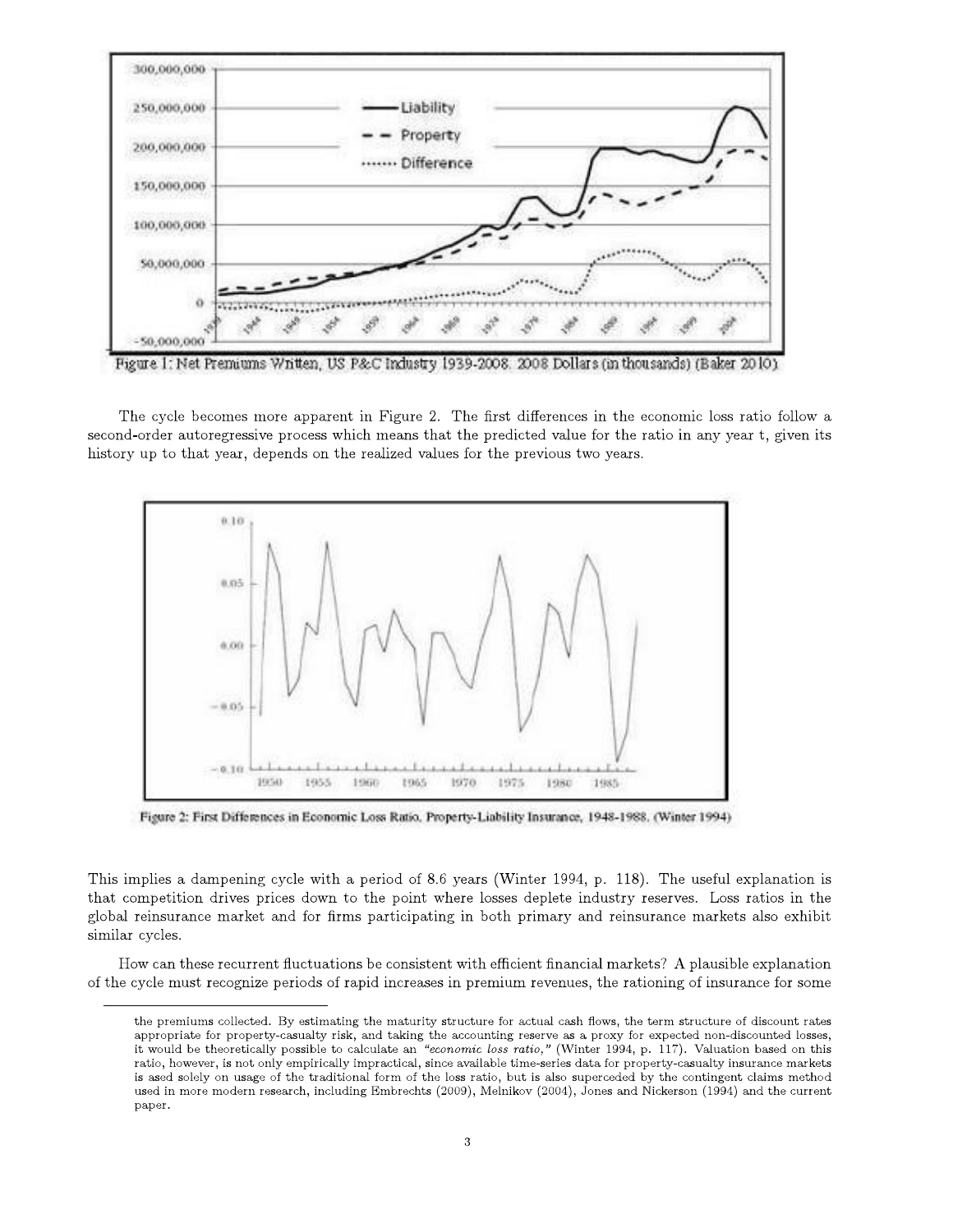buyers, and the large number of risks that are left uncovered. Prior explanations of the cycle all rely on one or more forms of market failure in property-casualty insurance. Winter (1994), for example, studies a model that incorporates the assumptions of  $(i)$  imperfect competion through a mix or organizational forms supplying the market and (ii) asymmetric information among investors, causing new capital to enter the market more quickly during a cyclic downturn or "tight" market. (Winter 1994, pp. 119-120). Below we discuss this cycle in casualty-liability insurance markets, using coverge of catastrophic loss as an example.

## II.2 Catastrophic Insurance

The basic principles of insurance dictate that the current value of premiums in a competitive market should equal the current value of expected payout. This requires an underlying probability distribution for the insured event(s). The problem with catastrophic events is that the underlying probability distribution may not be well known, and therefore the magnitude of the financial liability is unknown. The insurance industry has traditionally handled this problem through reinsurance: insurance for insurance companies. This enables a spreading of the risks to other parties willing to accept those risks. The financial consequences of natural disasters in recent decades have led to changes in the disaster insurance business. The companies have responded by reassessing their decision to supply catastrophic insurance and reevaluating the adequacy of the level of premiums. Changes in the law, at both the state and federal level, have been enacted and the role of government has increased.

Innovations in financial markets also offer new possibilities affecting the supply and price of catastrophic insurance. Due to the need for insurance companies to reduce their risk exposure, reinsurance contracts have long been issued. There are two basic types of reinsurance: facultative and treaty. In the case of facultative reinsurance, each risk is underwritten separately and therefore the reinsurer can accept or reject each individual risk. The reinsurer is under no obligation to accept the particular risk offered and the insurer is under no obligation to cede the particular risk. For treaty reinsurance, the terms and conditions are pre-negotiated by the insurer and reinsurers and the insurer must cede all risk falling within the terms and conditions of the treaty. The reinsurer must accept all risk within the terms and conditions of the treaty. (See Guy Carpenter and Co.).

Though financial risk is often viewed in terms of "fear of the big one," the accumulation of so-called small catastrophic events can cause large collective insured losses. Problems for the industry began in the mid-1980s when strong profitability attracted many new players, capital and capacity in reinsurance. In 1992, two major hurricanes (Andrew and Iniki) contributed about \$18 of the \$23 billion in catastrophe losses that year. Soft conditions and fierce competition developed after 1992, leading to yet another insurance cycle. In addition to concerns about weather related disasters, there is also the reinsurers' exposure to environmental liabilities, as was the case with the Gulf oil spill in 2010. Since 1987, a downward trend in the ratings of the top 50 reinsurance companies has included a reduction in the number with superior,  $A++$  and  $A+$ , ratings. Despite problems in the industry, the pre-tax five-year return on premiums for the top 5-10 companies remains approximately  $15 - 20\%$ , though this performance overshadows that of the remaining firms who collectively returned only  $3 - 5\%$ . The top 20 individual reinsurers have 79% of the premium revenue and 87% of the surplus for the reinsurance industry.

## II.3 The Insurance Cycle and Katrina

Worldwide from 2000 to 2008 alone, overall weather related losses totaled more than \$750 billion, while insured losses came to around \$280 billion (Booth 2010). For the decade 2000-2009, insured losses in the U.S. amounted to more than \$190 billion (Benyon 2010). Of this, about \$20 billion was a result of September 11th but just over one-third of the insured losses occurred in 2005 as a result the hurricanes Katrina, Rita, and Wilma. Total losses were estimated to be over \$100 billion with \$60 billion insured losses (Benyon 2010). Hurricanes Katrina, Rita and Wilma swept through the Caribbean, the Gulf of Mexico and the southern states of the U.S. in 2005, leaving a trail of mass destruction (Booth 2010).

Katrina was the most destructive Atlantic hurricane ever. There were nearly two thousand lives lost on the Gulf Coast and an enormous impact on the New Orleans area catastrophe insurance industry (Benyon 2010).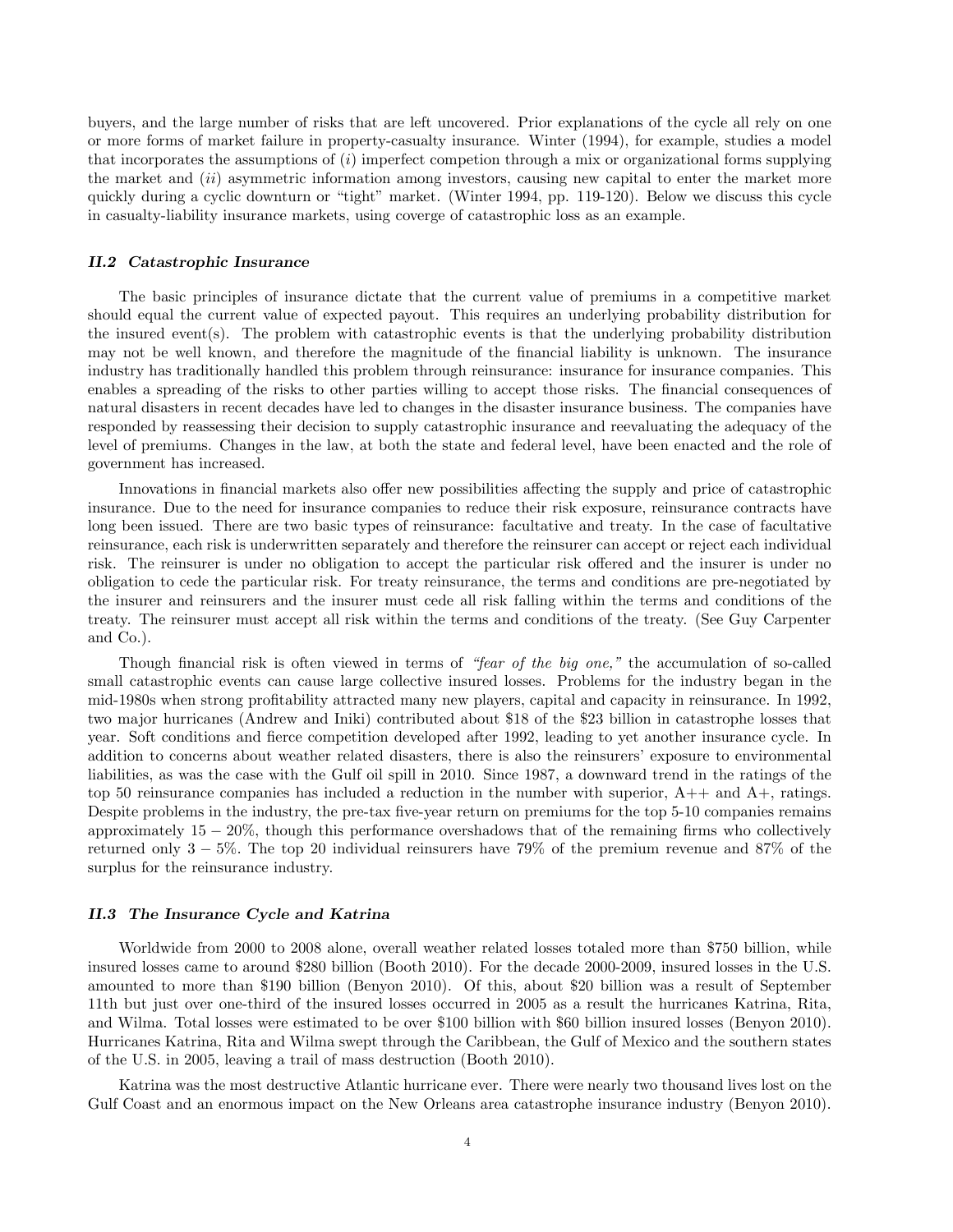Those who benefitted from the huge losses of the catastrophe insurance industry were the startup insurers and reinsurers who entered the market beginning in January 2006. The new firms including Validus, Flagstone Re, Lancashire, Ariel Re and Harbor Point (now Alterra Capital, since merging with Max Capital) were flush with hedge fund capital and stoked a competitive market for catastrophe insurance. The reason for this was that rates increased and terms of the insurance contract were stiffened. As Benyon notes, these new firms took advantage of new investment vehicles (termed sidecars) as a convenient way to invest in the catastrophic insurance industry but with a limited lifespan so that investors could take advantage of short-term spikes in rates and then exit easily. The most noteworthy newcomers to the industry came in two waves of start-ups on Bermuda which has firmly established itself as a preeminent insurance center. Established firms, especially from Lloyd's, rushed to set up subsidiaries on the island and sidecars emerged as a way to increase capacity for existing firms (Booth 2010).

At the same time, these new firms were also held to higher standards by the rating agencies which demanded tougher capital requirements–new startups needed at least one billion dollars in capital. All firms increased their use of catastrophic risk modeling techniques after Katrina. Though some feel that there are too many firms in the market, mergers and acquisitions have been rare since 2005 (Benyon 2010). According to Bradford (2010), insurers were caught off guard by the storm and suffered unexpectedly heavy losses that forced them to rethink the way they underwrite hurricane risks. One result was for insurers to offer far less windstorm coverage for hurricane risks, even as pricing for limits that were available stabilized. Bradford (2010) states:

Prior to Katrina, there were no limitations on windstorm coverage. It was common to have a \$2 billion limit on fire, which included \$2 billion for windstorm. Today, it is much more common to see \$100 million or \$200 million for windstorm.

Though windstorm prices moved up, they softened in 2010 even with the forecast for an active hurricane season. The catastrophe insurance industry also suffered a public relations disaster in the wind versus water debate over Katrina (Mills 2010). Because of the National Flood Insurance Program, basic coverage up to \$250, 000 is very affordable and covers what is totally excluded from a standard homeowners policy.

In the five years since Katrina, Congress has failed to make any significant reforms in the National Flood Insurance Program, which has stayed unchanged as lawmakers spur it along with occasional short-term extensions (Hamilton 2010). The "wind vs. water" debate is less clear in light of a ruling by the Mississippi Supreme Court, in regard to damages from Hurricane Katrina, that wind damage from hurricanes might still be covered even if excluded flood damage caused by a wind-blown storm surge was also present (Friedman 2009).

Changes that impacted the catastrophe insurance industry in the period 2005-2010 can be summarized as:

- An unusually large catastrophic event;
- Large payouts by the catastrophic insurance industry;
- A reduction in capacity in the affected area and an increase in premiums;
- Calls for regulatory changes at the state and federal level;
- Litigation in the courts;
- Introduction of new firms into the industry and a consequent increase in capacity;
- Premium pricing begins to soften;
- The stage is set for the next catastrophic event.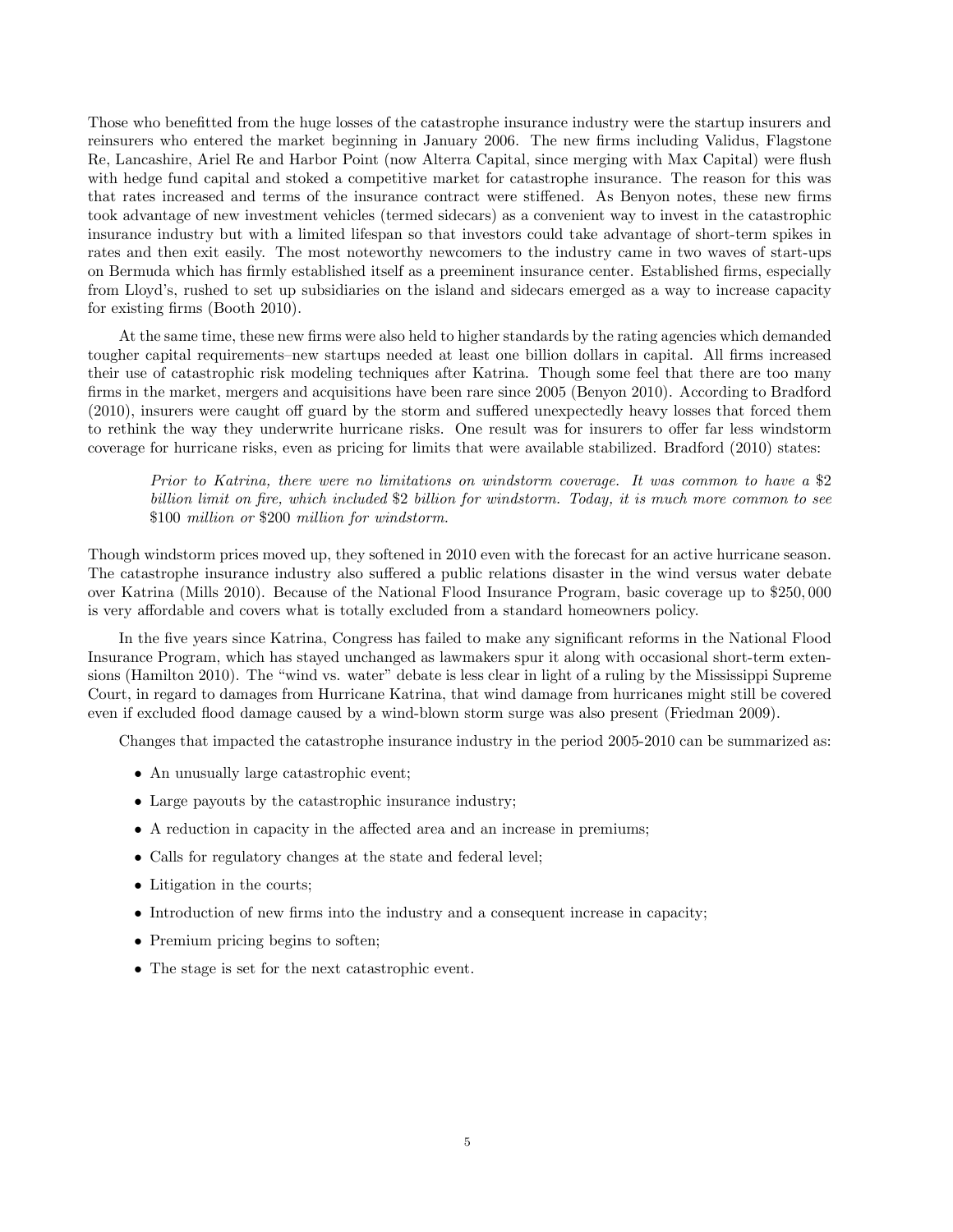## II.4 A Theoretical Explanation of the Cycle in Efficient Insurance Markets

The empirical presence of this cycle appears to compromise the accuracy of traditional financial models of insurance market equilibrium. Such an equilibrium, in an economy with complete capital markets, competitive commodity markets and uniform information about potential future losses, requires that, conditional on such information, premia on new coverage exhibit no forecastable patterns over time, deviating only randomly from the expectations of market participants and, consequently, equal or exceed the discounted value of the expected costs of providing such coverage at the time coverage is purchased (Myers 1987). Intertemporal cycles in the availability of property-liability coverage and in the corresponding pricing of such coverage appear to be evidence against the premises of these models. Assertions of the rationing of coverage, periodic market exit, litigation over delayed compensation and inequitable pricing in these episodes of excessive volatility have, moreover, caused many policymakers, academics and members of the business press to interpret such volatility as evidence of the presence of more fundamental market failures. Such an interpretation, in turn, suggests that appropriate public regulation of insurance markets may increase their economic efficiency as well as the welfare of members of at-risk cohorts or communities.

Consider, more specifically, a representative insurer assessing the equity value of new underwriting of property-liability coverage in a specific market in which potential policyholders are exposed to catastrophic losses from random but actuarially predictable sources of risk.<sup>2</sup>

Management and shareholders of insurance firms perceive that the value of aggregate policy coverage from new underwriting represents a complex (financial) option. The current equity value (payoff) from new underwriting, consequently, is a convex function of the degree of exposure risk in this coverage. Increasing exposure risk through new underwriting, in the presence of such convexity, increases the equity value of the insurance firm and makes the decision to underwrite new lines more attractive. This is strictly true under the alternative assumptions that the structure of the insurance market is competitive or, should this market be monopolistically competitive, that the franchise value of participating insurance firms is sufficiently small. Note also that, should the parameters of the actuarial distribution of loss be currently only imperfectly known, exposure risk exhibiting a negative net current value in conventional terms can actually have a positive current value, owing to the inclusion of the "shadow" value of obtaining additional information about the actual loss distribution generated by underwriting, making such underwriting even more attractive to shareholders. This will be true, of course, even if the decision to underwrite, as an irreversible investment in information, turn out to be bad, ex post, for firm value.

Regulatory risk, in contrast, reduces the value of new underwriting to firm shareholders. Government actions intended to stabilize the supply and pricing of insurance coverage, including limits on the pricing of exposure risk, rate roll backs, coverage restrictions, mandated pooling of lines, regulatory barriers to exit and other measures, increases the current expected costs of new coverage and, consequently, reduce those gains to shareholders created by increasing the exposure risk of the firm. It may be rational, should regulatory risk become sufficiently large, for firms to cut back or refuse to underwrite new coverage, even when that coverage has a positive expected net present value, because both the exposure to future loss and the value of premia may change in unanticipated ways, whether or not underwriting is done.

Allowing for variation in the competitive structure of the specified property-liability insurance market, we model market equilibrium and the behavior of participating firms and regulators in the context of a stochastic continuous-time differential game. The underlying economy in this game exhibits the standard assumptions used in asset pricing, including the presence of complete capital markets and satisfaction of the condition of no-arbitrage in the pricing of insurance and other financial instruments.<sup>3</sup> The simultaneous effects of exposure

 $2$  Although automobile and employee compensation remain the largest lines in the United States, residential and commercial property lines for large damages from various forms of natural and man-made catastrophes have dramatically increased as a proportion of all property-liability insurance in the United States (Fitzpatrick (2004), Leng and Meier (2006) are the most publicized sources of loss and industry liability. Since losses from these sources constitute the major concern of both policy makers and local and national electorates, in what follows we use the term "catastrophic" to describe coverage and contracts in property-liability insurance markets. This expository convenience does not, however, compromise the generality of our results for such markets nor the implications of these results for public policy.

 $3$  General applications of this type of game to asset markets can be found in Fine and Li (1988) and Dutta and Rustichini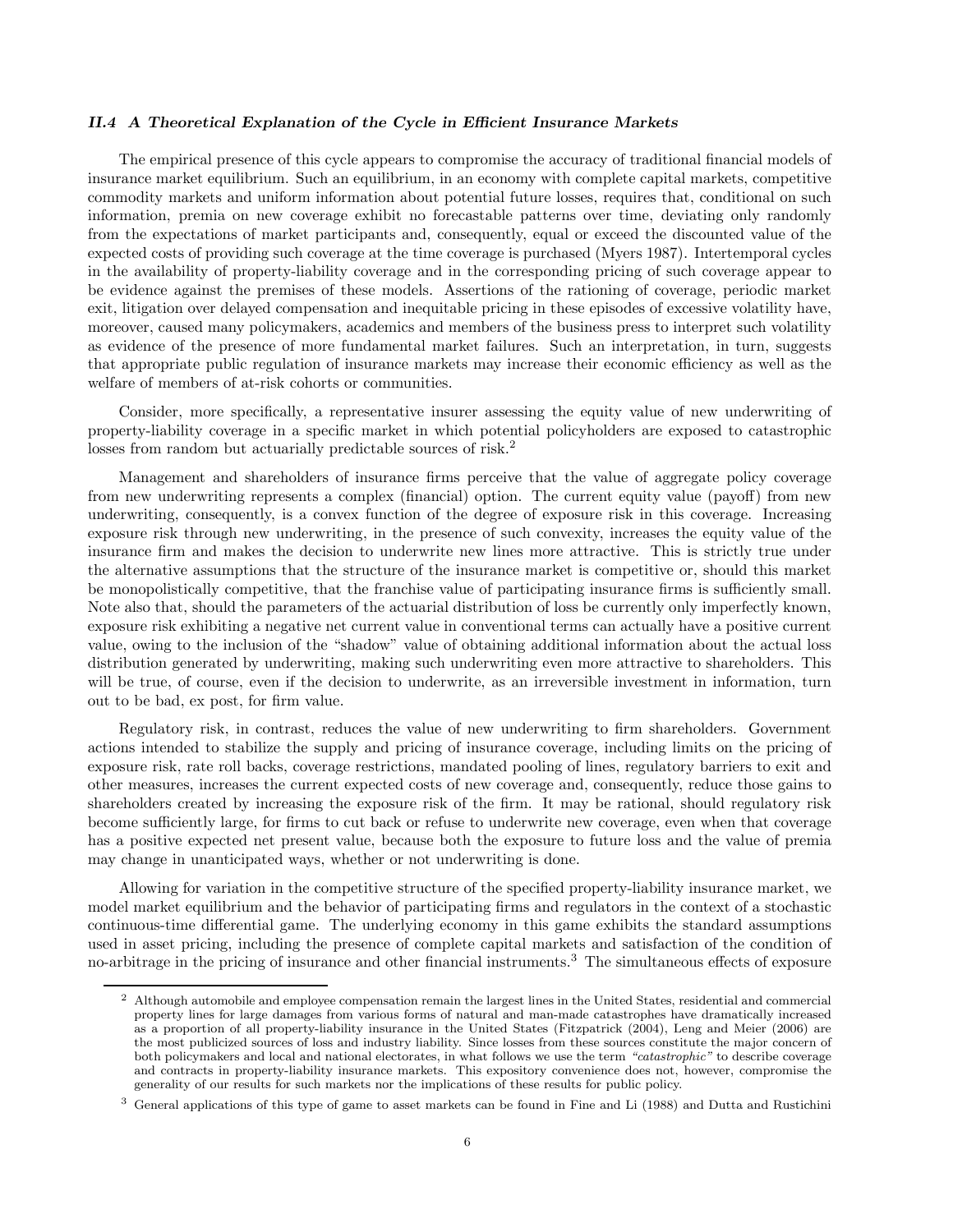risk and regulatory risk are illustrated through examination of the best-reply strategies respectively adopted by the representative insurance firm and representative regulator. Based on these strategies, the fundamental value equation for the representative insurance firm is derived and a (subgame perfect) market equilibrium is obtained. In this equilibrium, we show that intervention by regulators, through a transaction rule designed to mitigate excess insurance demand, can actually cause insurance underwriting to exhibit an arbitrarily large degree of intertemporal volatility and, under certain parametric conditions, equilibrium values of insurance pricing and coverage will exhibit a limit cycle of the type actually observed in actual property-liability insurance markets. We now turn in the next section to the formalization of a model to explain these events.

## III. A Model of the Property-Liability Insurance Market

Consider the decision to underwrite a line of business. The insurer will receive, at the time of this decision, a premium net of commissions and sales expenses,  $p$ , and he will pay random losses and adjustment expenses, L, on this line. The ratio of these values is the random losses to premium ratio, l, which has the expected value  $l$ , where

$$
E(\frac{L}{p}) = \overline{l}.
$$

If there was no uncertainty over the losses, the value of one dollar of underwriting would just be

$$
V = \max[1 - \bar{l}e^{-rt}, 0],
$$

where  $r$  is the riskless rate.

Uncertainty over losses is introduced by specifying the loss per dollar of underwriting to follow a diffusion process:

$$
dl = \alpha(l)dt + f(p, L)dz,\tag{1}
$$

where  $dz(t)$  is white noise and where the derivatives of  $f(\cdot)$  satisfy the restrictions  $f_L > 0$ ,  $f_p \ge 0$ ,  $f_{pp} \le 0$ , and where we restrict  $f(\cdot)$  to satisfy  $\lim_{l\to 0}$  var  $dl) = 0$ .

This says that the expected losses decline with the amount of underwriting, but the losses also change stochastically.

The restrictions on the function  $f(\cdot)$  in equation (1) are imposed because actuarial evidence indicates that the variance of the losses are bounded, and that the variance of the losses goes to zero, as the expected losses go to zero. Since neither the underwriting losses or regulatory actions are correlated with the market, the risk free rate can be used as the appropriate discount rate.<sup>4</sup> The value of one dollar of underwriting is now:

$$
V(l) = \max E\left[ (1 - \int_0^T l(s)e^{-rs}ds), 0 \right],
$$
\n(2)

where T is the duration of the contract. By restricting  $V(\cdot)$  to be homogeneous,  $f(\cdot)$  can be written as<sup>5</sup>

$$
f(p, L) = f(l)
$$

$$
= \eta \left(\frac{L}{p}\right)^{(1/2 - \gamma)}
$$

$$
= \eta l^{(1/2 - \gamma)}, \tag{3}
$$

<sup>(1991).</sup> Analytical and numerical results for the specific case of debt markets appear in Heaney and Jones (1990) and in Jones and Nickerson (1994).

 $4$  Note that we are assuming an economy in which the assumptions requisite for the CAPM are satisfied.

 $5$  See Karlin and Taylor (1981).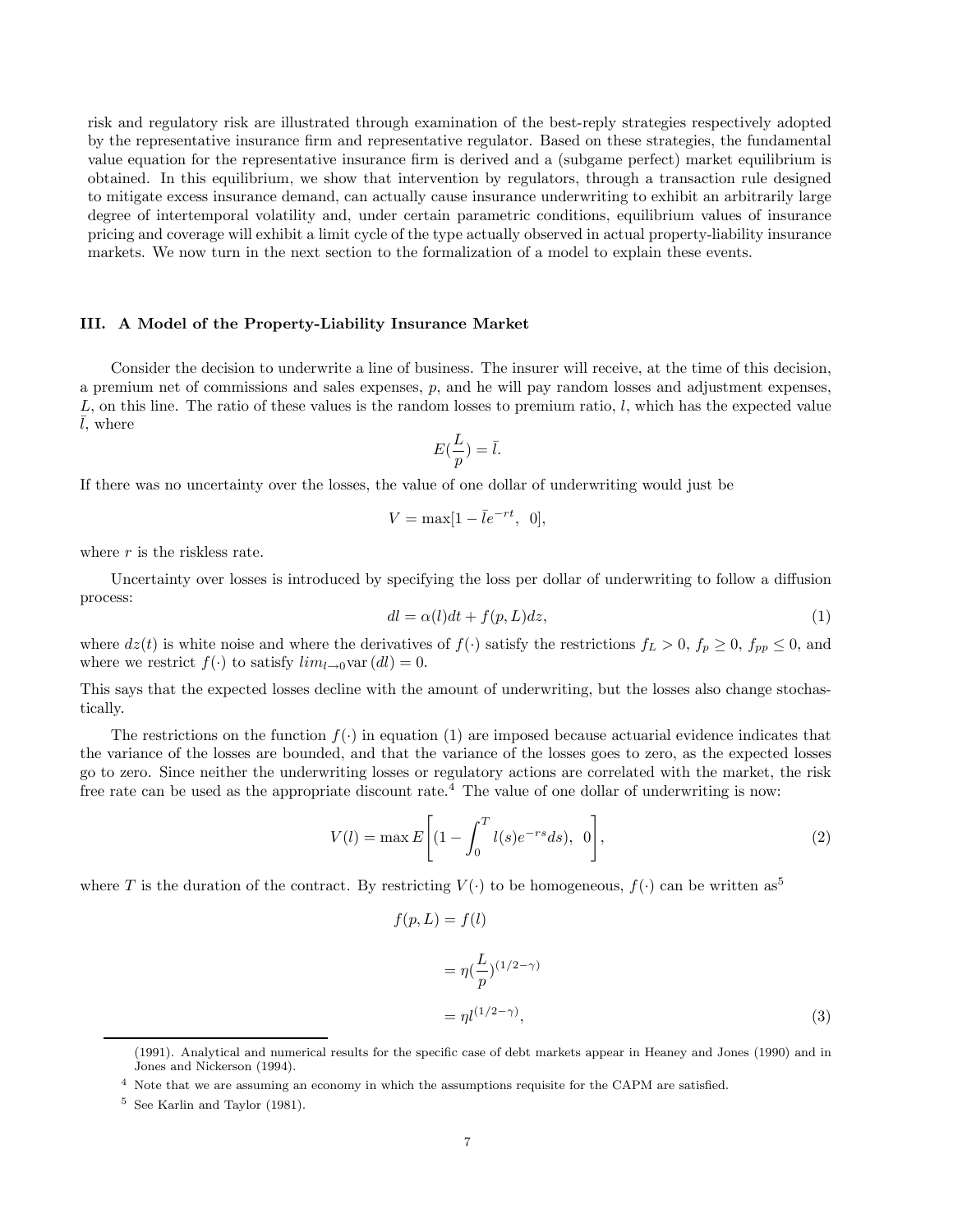where  $\eta$  and  $\gamma$  are constants to be determined by initial conditions. By restricting  $\gamma$  to  $0 \leq \gamma < 1/2$ , the condition  $V_l = \frac{\partial V}{\partial l} < 0$  is insured.

The limiting cases of  $\gamma = 0$  and  $\gamma = 1/2$  correspond to the two types of uncertainty with which we are concerned. When  $\gamma = 1/2$ , the variance of l changes only if the firm is underwriting, and the variance of  $dl/l$ will be proportional to 1/l. This case corresponds to uncertainty about losses. When  $\gamma = 0$ , the variance of  $dl/l$ is constant. This case corresponds to regulatory risk.

Both types of uncertainty can be modeled by combining the two alternative functional forms in a single equation with two correlated sources of noise:

$$
dl = \alpha dt + \eta_1 dz_1 + \eta_2 \lambda dz_2, \tag{4}
$$

where  $dz_1$  and  $dz_2$  are Gaussian,  $\rho$  is the correlation between these terms, and, since the ratio of losses to premiums can not take on negative values, it is useful to implement the change of variable  $\lambda = \sqrt{l}$ . This stochastic processes is a form of the general Ornstein-Uhlenbeck process and represents the stochastic evolution of the ratio of losses to premium.<sup>6</sup>

# IV. The Valuation Equation and A General Form of the Underwriting Cycle

The value of underwriting may be obtained from solving the fundamental valuation equation for this asset. By Ito's Lemma, the instantaneous change in this value must satisfy the partial differential equation,

$$
dV = V_l dl + (\frac{1}{2})V_{ll} dl^2
$$
  
=  $\alpha V_l dt + \eta_1 V_l dz_1 + \eta_2 \lambda V_l dz_2 + (\eta_1^2 + 2\rho \lambda \eta_1 \eta_2 + \eta_2^2 \lambda^2) dt.$  (5)

Assuming complete capital markets, the price of asset risk,  $\phi$ , is common across all traded assets. We can then derive a valuation equation for underwriting by requiring the riskless return on borrowing of a magnitude equal to the implicit value of underwriting,  $rVdt$ , be equal to the expected capital gain from a riskless portfolio composed of underwriting and a market asset. Adjusting the conditional mean of the diffusion process governing the evolution of the value of underwriting in (3) by the usual Kac-Feynman procedure, the valution or Bellman equation describing the value of underwriting is:

$$
rVdt = E(dV)
$$
  
=  $\theta V_{ll} + (\alpha - \phi)V_{l},$  (6)

where

$$
\theta = \eta_1^2 + 2\rho\lambda\eta_1\eta_2 + \eta_2^2\lambda^2.
$$

The valuation equation can, consequently, be re-written as the ordinary autonomous differential equation,

$$
0 = \theta V_{ll} + (\alpha - \phi)V_l - rV,
$$
\n(7)

in which the right side does not include the independent variable for time. Equation (7) is the autonomous valuation equation for the value of underwriting.

 $6$  The Ornstein-Uhlenbeck process is discussed more extensively in Cox, Ingersoll, and Ross (1985), among other sources.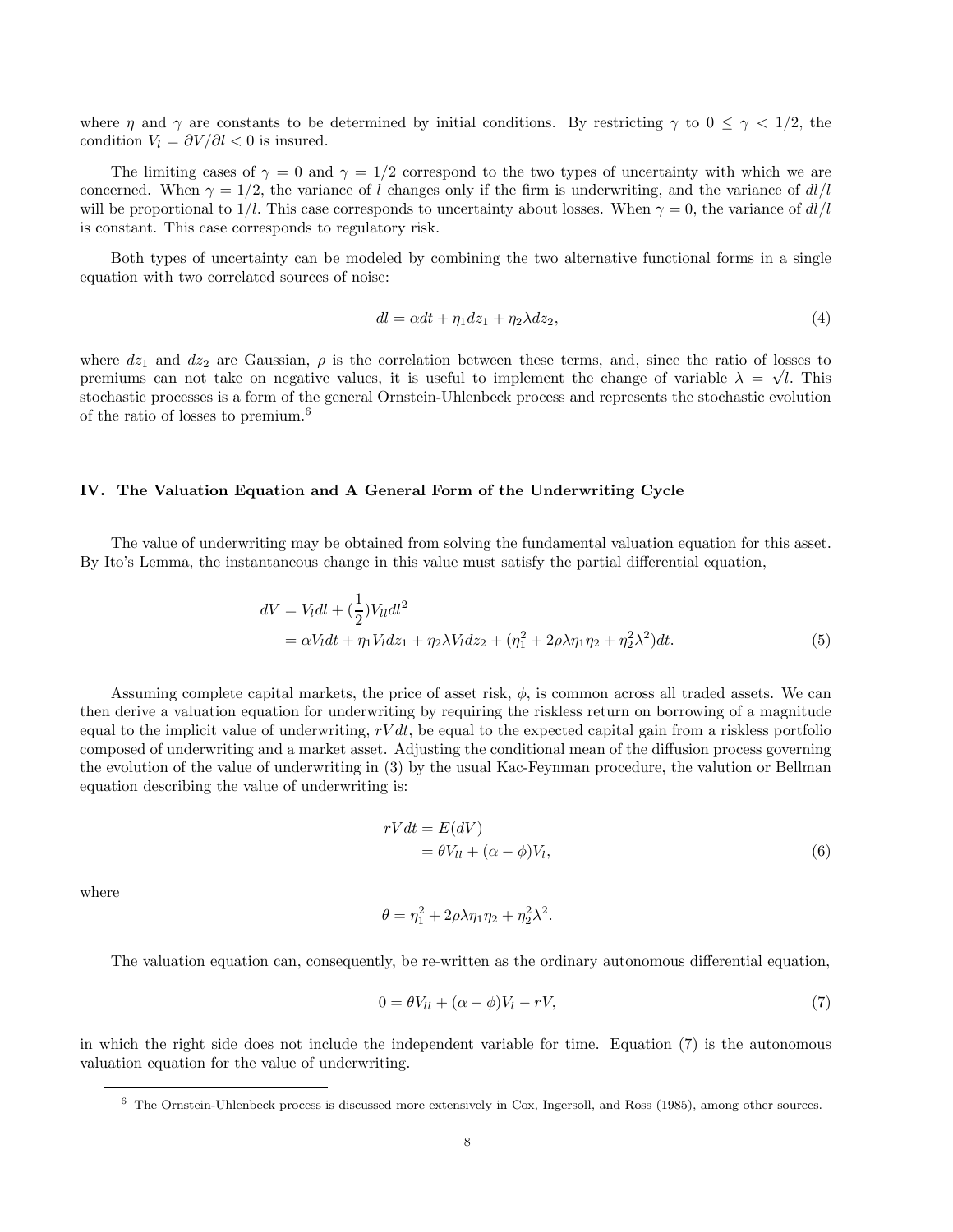The space of solutions for the valuation equation is circumscribed by the appropriate boundary conditions.<sup>7</sup> Using these boundary conditions, a general implicit solution to the valuation equation in (6) can be expressed as:

$$
v(l) = c_2 + \int \left\{ c_1 e^{\zeta} + 2e^{\zeta} \int_0^l \left( \frac{e^{\zeta}}{\theta} dx \right) \right\} dl,
$$
\n(8)

where

$$
\zeta = 2a_1 \tan^{-1}(a_2),
$$
  
\n
$$
a_1 = (\eta_1^2 - \rho^2 \eta_1^2 \eta_2)^{-(1/2)}
$$

$$
a_2 = \frac{\rho \eta_1 + l \eta_2}{\sqrt{\eta_1^2 - \rho^2 \eta_2}}
$$

# V. An Example of the Underwriting Cycle

Assuming the value of  $\eta_2$  in equation (8) is set to be of arbitrarily small exponential order, and denoting  $\delta$  $= \eta_1 \sqrt{2}$ , the solution to the valuation equation with these initial values is:<sup>8</sup>

$$
V(\lambda) = \left(\frac{d}{a-b}\right)(e^{al} - e^{bl}),\tag{9}
$$

where

$$
a = \frac{1 - 2\delta^2 \rho - \sqrt{(1 + 2\rho \delta^2) - 4\delta (1 + \delta \rho)r}}{2\delta (1 + \delta \rho)},
$$
  

$$
b = \frac{1 - 2\delta^2 \rho + \sqrt{(1 + 2\rho \delta^2) - 4\delta (1 + \delta \rho)r}}{2\delta (1 + \delta \rho)},
$$

This solution can be more succinctly expressed as:

$$
V(\lambda) = \left(\frac{d}{a-b}\right)[e^{1-2\rho\delta^2}(e^{\alpha l} - e^{-\alpha l})]^{\frac{1}{2\delta(1+\rho\delta)}},\tag{10}
$$

where

$$
\alpha = \sqrt{\Delta},
$$
  
\n
$$
\Delta = (1 + 2\rho\delta^2) - 4\delta(1 + \rho\delta)r.
$$

In analyzing this solution for firm value  $V(\lambda)$ , two cases must be examined. The first case, in which the discriminant,  $\Delta$ , satisfies

$$
1 + 2\delta^2 \rho > 4\delta (1 + \delta \rho)r,
$$

 $7$  These boundary conditions,

 $lim_{\lambda\to 0} V(\lambda) \to 0,$  $lim_{\lambda \to 0} V'(\lambda) \to 1$ ,  $lim_{\lambda \to \infty} V(\lambda) \to 0.$ 

can be respectively interpreted as follows. Since for a firm to have no losses, a firm must do no underwriting, the first condition statement says that such a firm will have no value. The second condition states that the marginal loss rate per dollar of premium is one with the first dollar of premium written. The third says that an unlimited loss rate produce an insurer with no equity value.

<sup>&</sup>lt;sup>8</sup> That is, choosing  $\eta_2$  to satisfy  $\eta_2^{\zeta} \approx 0$  for any  $\zeta > 1$ .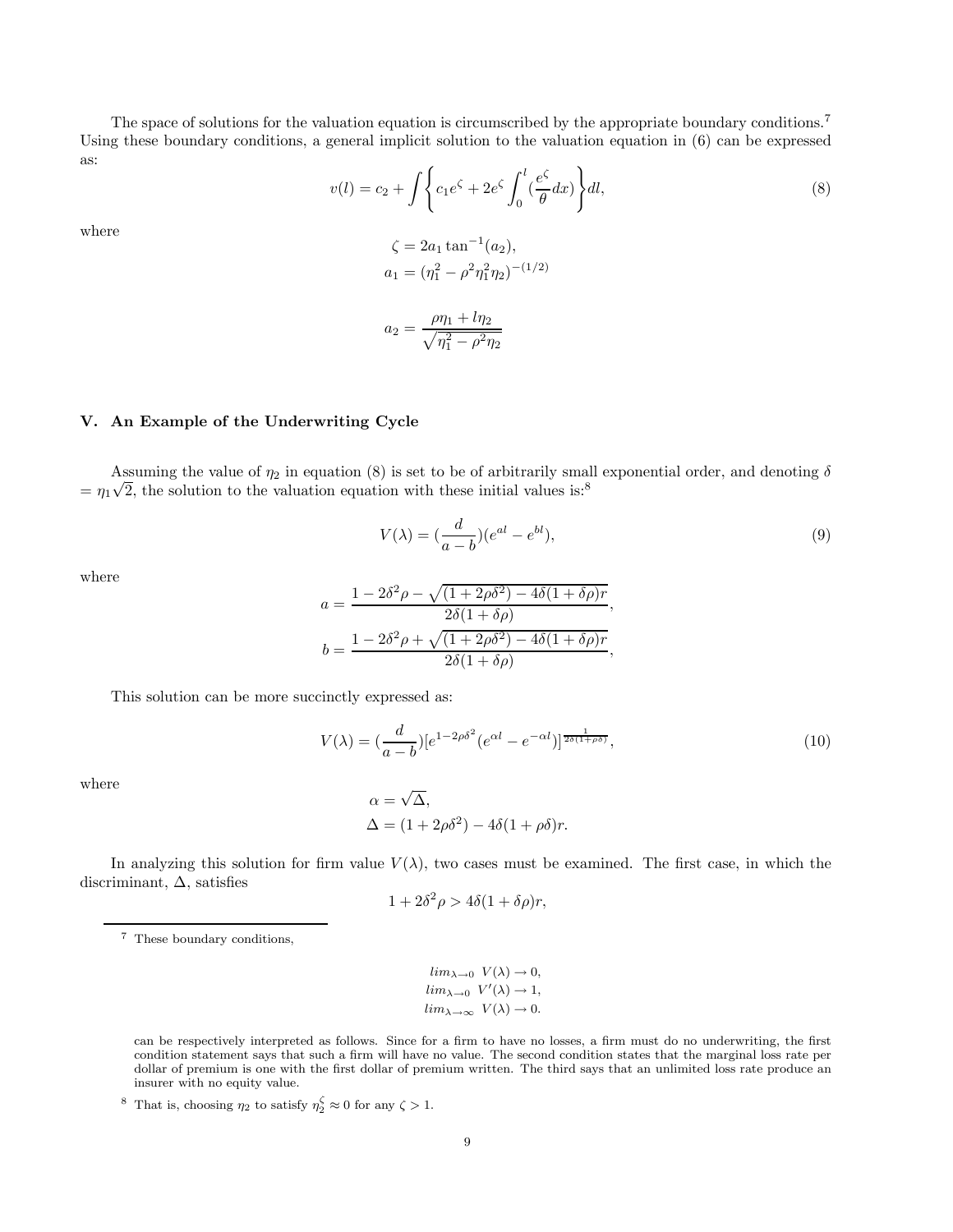yields real roots and does not produce cyclical behavior. The second case, in which

$$
1 + 2\delta^2 \rho < 4\delta(1 + \delta \rho)r
$$

generates complex (sinusoidal) roots. This second case yields the following expression for underwriting value:

$$
V(l) = \left(\frac{d}{a-b}\right)[e^{1-2\rho\delta^2}(e^{izl} - e^{-izl})]^{\frac{1}{2\delta(1+\rho\delta)}},
$$
  
=  $\left(\frac{d}{a-b}\right)[e^{(1-2\rho\delta^2)}sin(zt)]^{\frac{1}{2\delta(1+\rho\delta)}}.$  (11)

This solution will be harmonic if  $\Delta < 0$ . This will, in general, be the case, for plausible parameter values. In particular, the following restriction must be satisfied on the parameters  $\rho$  and  $\delta$ :

$$
(\frac{1}{2\delta^2}) (\frac{1 - 4r\delta}{1 - 2r}) > \rho,
$$
\n(12)

A sufficient conditon for satisfaction of this condition is:

$$
\rho < \frac{r^2}{r - (1/2)}.\tag{13}
$$

This range of values for  $\rho$  is consistent with a negative relationship between the regulatory and underwriting stochastic process. This is consistent with the observation that the industry is apt get regulatory relief after a period of poor underwriting results. The interest rate environment of this range, with annual rates less than fifty percent, is consistent with that experienced in most industrialized economies.

The general solution to the differential equation will be a series of functions having the form of the particular solution. Thus, uncertainty about losses, and uncertainty about the actions of the regulator, are sufficient to generate an underwriting cycle.

# VI. Insurance Market Efficiency and the Role of Public Policy

There are three basic and interrelated questions regarding the efficiency of property-liability insurance markets: (1) what volume of coverage will occur in market equilibrium; (2) what will determine the equilibrium price of such coverage; and (3) what is the potential role, if any, of government regulation in insurance markets. The first question is whether catastrophe insurance will be supplied. For the entire property/casualty insurance business for 1995, \$241 billion in insurance premiums were collected. Of this, 3.35, or \$7.9 billion was collected for fire, earthquake, and allied lines. For homeowners with multiple peril, the figures are 8.9% and \$21.5 billion. The largest category is for private passenger automobiles at 38.6% and \$93.4 billion. (See C. England study) The surplus available to the industry as a whole for catastrophic events is about \$200 billion. For the reinsurance industry, net premiums written in 1995 were about \$16 billion with a policyholders surplus of about \$40 billion.

When there is a large disaster, companies reassess the likelihood of future payouts. This can be a sticky problem since unexpectedly large payouts which threaten solvency basically mean that the insurance company did a bad job of assessing risks and setting premiums. The customers, and state officials and regulators, view the situation as one where the companies are only there as long as premiums exceed payouts, and once there are large losses, the companies refuse to reinsure. Even with unexpectedly large losses, if the insurance companies still believe their risk assessments, there is not necessarily a reason to pull out of the disaster area. Simply put, the chances of back-to-back Hurricane Andrews are probably very low.

However, a low probability event may have a large payout which would cause the company to fail. As a result of Hurricane Andrew, eleven companies failed and Allstate paid out more in Andrew-related claims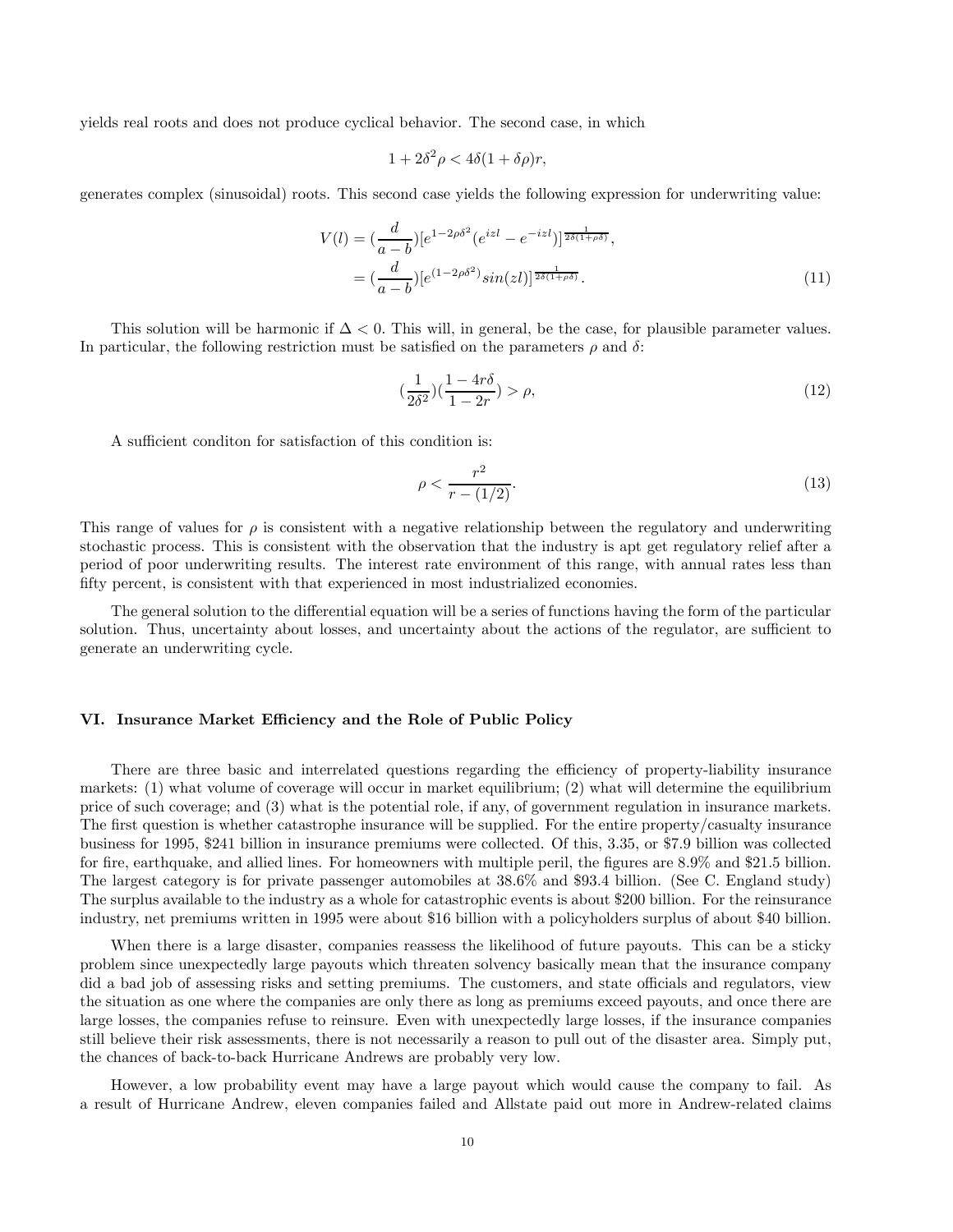by homeowners than its total profits from the Florida homeowners market in more than fifty years of doing business there (cited in England, p. 19). A California Department of Insurance survey found rising rates and an availability crunch for homeowner insurance as a result of the Northridge, California earthquake. A survey taken in 1995 found that 93% of the California insurance market is not writing new policies, while tougher limits are being imposed on policies. Only 7% of the state home owners market is writing unrestricted policies (see article in Insurance Industry International, n. 37, p. 2).

Pricing is very important, and a recent insurance industry analyst accused State Farm, Allstate, and other American providers of homeowners insurance, of creating their own catastrophe problems by under pricing policies that are too rich with benefits. Specifically, the companies are providing guaranteed replacement cost policies plus wear and tear. Since this shift, beginning in the 1980s, the analyst claims, homeowner premiums fell as much as 40% from \$350 per \$100, 000 of property exposure in 1984 to only \$210 per \$100, 000 in 1995. What started out as bells and whistles added to policies as marketing ploys, has turned into a billion-dollar headache. The dilemma is that with the disasters, and with state regulators looking closely at them, it will be more difficult to raise premiums. Hence, even if the private sector provides catastrophe insurance, mispricing may cause problems in the long run. Competitive pressures to generate more policies can lead to this underpricing since the companies show increased profitability until disasters hit. (See Journal of Commerce article, v410, no28, p. 8a) Finally, what is the proper role of government in the event that insurance losses threaten the solvency of the companies? If participants believe that the government would bail out the insurance companies under such circumstances, this creates a moral hazard problem typically described as "too big to fail." Under those circumstances, market distortions will occur.

# VII. Concluding Remarks

This paper employs a stochastic differential game to generate a cycle in the loss ratio of a representative insurance firm when that firm is simultaneously exposed to uncertainty about policy losses and uncertainty about the actions of regulators. The model includes a role for the value of the information that comes from underwriting experience, which decreases uncertainty over profitability, and uncertainty over regulatory policy, which increases such uncertainty. The perfect Nash equilibrium in this game generates, under plausible parametric conditions, a cyclical value of insurance underwriting, even when capital markets are complete with respect to the underlying source of uncertainty. Such cyclicity implies that a potential cause of the underwriting cycle in the propertyliability insurance industry may be the very regulatory policy which is employed in the hopes of dampening such cycles.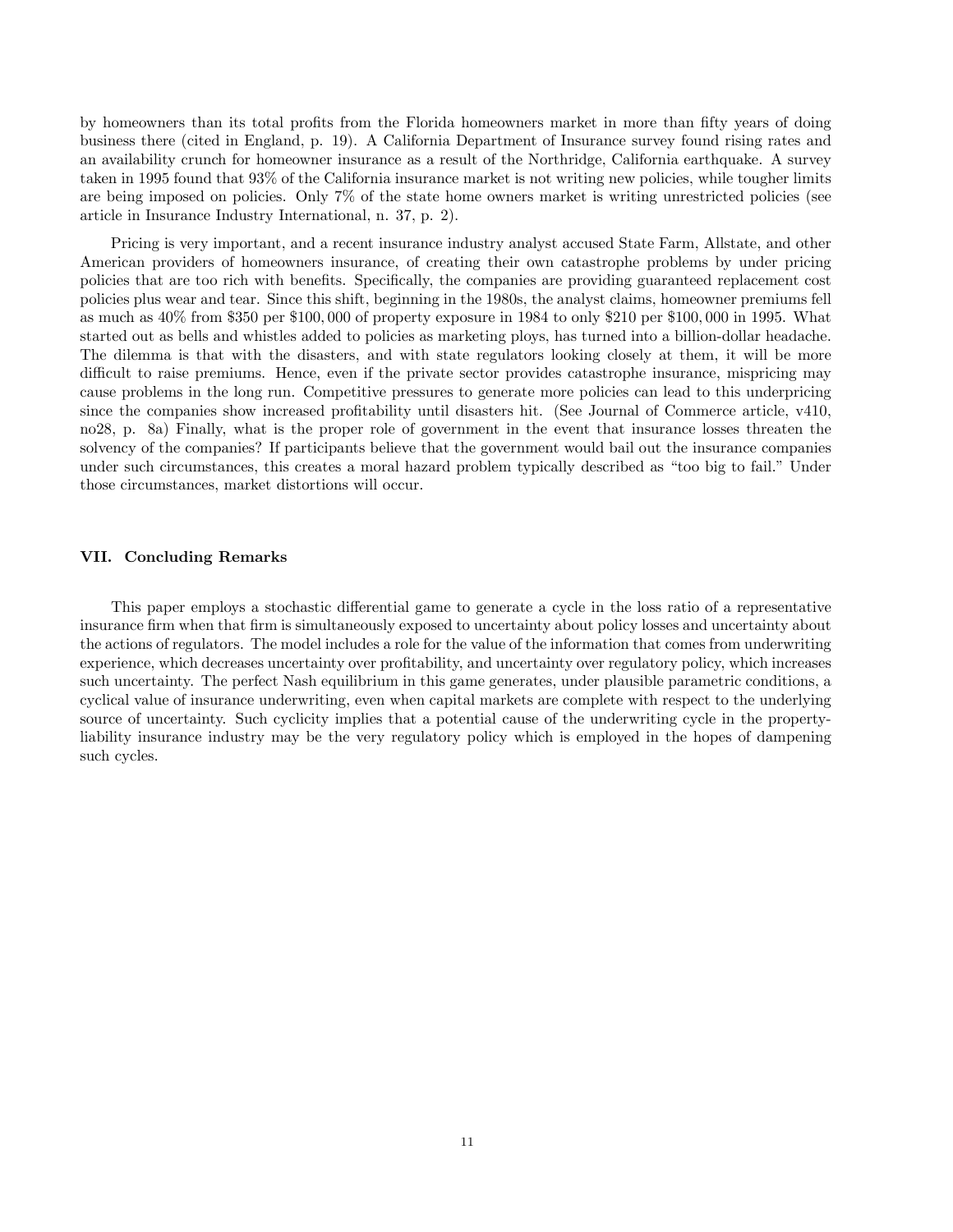# VI. References

- Baker, T. (2010) The Shifting Terrain of Risk and Uncertainty on the Liability Insurance Field, U of Penn, Institute for Law and Economics Research Paper, No. 10-32.
- Barnes, S., and Terrell, D. (2009) The Impact of the Labor Market on Health Insurance, Journal of Labor Research, 30(4), 328-339. doi:10.1007/s12122-009-9069-2
- Benyon, D. (2010) The Class of 2005 Reinsurers five years on, Reactions, 288.
- Berger, L. A. (1988) A Model of the Underwriting Cycle in the Property-Liability Insurance Industry, Journal of Risk and Insurance,  $55(2)$ ,  $298-306$ .
- Booth, G. (2010) A Decade of Disaster, Reactions, 18-21.
- Bradford, M. (2010) Katrina Changed How Insurers Underwrite Risks, Business Insurance, 44(34), 13.
- Chen, R., Wong, K., and Lee, H. (1999) Underwriting Cycles in Asia. Journal of Risk and Insurance, 29-47.
- Choi, J., and Powers, M. (2002) Global Risk Management: Financial, Operational, and Insurance Strategies, International Finance Review, 3(1), 66-78.
- Choi, S., Hardigree, D. and Thistle, P. D. (2002) "The Property/Liability Insurance Cycle: A Comparison of Alternative Models," Southern Economic Journal, 68 (3), 530-548.
- Cornejo, R. (2010) Claims Redux, Best's Review, 111(2), 24-25.
- Cornejo, R. (2010) The Tide Turned, Best's Review, 111(2), 30-31.
- Cox, J., Ingersoll, R. and S. Ross (1985) A Theory of the Term Structure of Interest Rates, Econometrica, 53, 385-408.
- Cross, M. L., and Simmons, L. F. (1988) The Underwriting Cycle and the Risk Manager–Authors' Reply. Journal of Risk and Insurance, 55(3), 561-562.
- Cummins, J., and Derrig, R. (1991) Managing the Insolvency Risk of Insurance Companies, Proceedings of the Second International Conference on Insurance Solvency, Huebner International Series on Risk, Insurance, and Economic Security.
- Cummins, J., and Outreville, J. (1987) An International Analysis of Underwriting Cycles in Property-Liability Insurance. Journal of Risk and Insurance, 54(2), 246-262.
- Cummins, J., and Outreville, J. (1992) An International Analysis of Underwriting Cycles in Property-Liability Insurance. In G. Dionne, S. E. Harrington (Eds.) , Foundations of Insurance Economics: Readings in Economics and F,inance Huebner International Series on Risk, Insurance, and Economic Security.
- Cummins, J., and Weiss, M. A. (2009) Convergence of Insurance and Financial Markets: Hybrid and Securitized Risk-Transfer Solutions. Journal of Risk and Insurance, 76(3), 493-545.
- Dicks, D. (2009) A Theory of Capital-Driven Cycles in Insurance,University of North Carolina, Kenan-Flagler Working Paper.
- Dionne, G. (2000) Handbook of insurance, Huebner International Series on Risk, Insurance, and Economic Security.
- Dutta, P. and Rustichini, A. (1993) A Theory of Stopping Time Games with Applications to Product Innovations and Asset Sales, Economic Theory, 3(4), 743-763.
- Embrechts, P. (2009) Stochastic Processes in Insurance and Finance, it Department of Mathematics, Eidgenssische Technische Hochschule Working Paper.
- England, C. (1995) The Business of Insurance, American Enterprise Institute, Washington, D.C.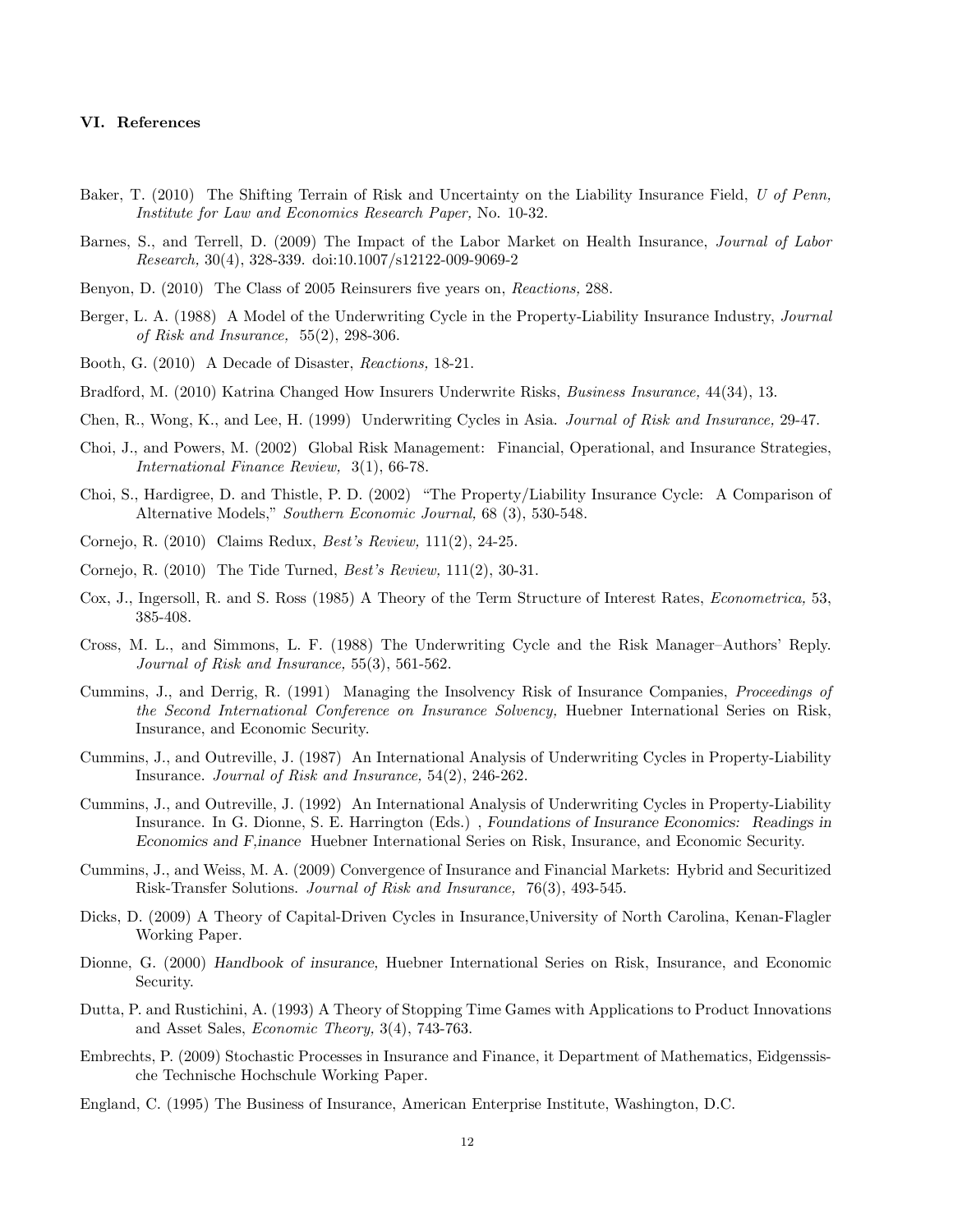- Fitzpatrick, S. (2004) Fear is the Key: A Behavioral Guide to Underwriting Cycles, Connecticut Insurance Law Journal, 10(2), pp. 255-275.
- Friedman, S. (2009) Mississippi Hurricane Katrina Ruling Creates Coverage Uncertainty On Wind vs. Water. National Underwriter, Oct, 8.
- Fung, H. (1998) Underwriting Cycles in Property and Liability Insurance: An Empirical Analysis of Industry and By-Line Data, Journal of Risk and Insurance, 65(4), 539-561.
- Gay, R. (2004) Pricing Risk When Distributions are Fat Tailed, Journal of Applied Probability, 41(A), 157-175.
- Goch, L. (2010) Five Years Later, Best's Review, 111(2), 1.
- Goovaerts, M. J., De Vylder, F. F., and Kaas, R. R. (1992) A Stochastic Approach to Insurance Cycles, Insurance: Mathematics and Economics, 11(2), 97-107.
- Grace, M. and J. Hotchkiss (1995) External Impacts on the Property-Liability Insurance Cycle, Journal of Risk and Insurance, 62( 4), 121-145.
- Green, M. (2010) An Alternate Route, Best's Review, 111(2), 38-39.
- Green, M. (2010) The Class of 2005 Grows Up, Best's Review, 111(2), 40-41.
- Gron, A. (1994) Capacity Constraints and Cycles in Property-Casualty Insurance Markets, RAND Journal of Economics, 25(1), 110-127.
- Guy Carpenter and Co. (1996) Reinsurance Overview, at http://www.Guycarp.com/course.htm.
- Hamilton, J. A. (2010) Five Years and Zero Progress, Best's Review, 111(2), 36-37.
- Harrington, S. E., and Niehaus, G. (2000) Volatility and Underwriting Cycles, in G. Dionne (ed.) , Handbook of insurance,Huebner International Series on Risk, Insurance and Economic Security, pp. 657-686.
- Heaney, R. and Jones, R. (1990) The Timing of Investment, *Economics Department, Simon Fraser University* Working Paper.
- Hemenway, C. (2010) Open for Business, Best's Review, 111(2), 32-33.
- Hemenway, C. (2010) Setting an Example, Best's Review, 111(2), 34-35.
- Higgins, M. L., and Thistle, P. D. (2000) Capacity Constraints and the Dynamics of Underwriting Profits, Economic Inquiry, 38(3), 442-457.
- Huang, C. and Li, L. (1986) Continuous-Time Stopping Games, Sloan Scool of Management, M.I.T. Working Paper.
- Jablonowski, M. (1988) The Underwriting Cycle and the Risk Manager: Comment, Journal of Risk and Insurance, 55(3), 559-560.
- Jones, R. and Nickerson, D. (2004) Mortgage Contracts, Strategic Options and Stochastic Collateral, Journal of Real Estate Finance and Economics, 24(1), 35-58.
- Journal of Commerce (1996) Rates for a Disaster for Home Insurers, 410(28), 13.
- Karlin, S., and Taylor, H. (1981) A Second Course in Stochastic Processes, New York: Academic Press.
- Kerney, G. (2009) The New Era of Megacatastrophes, Risk Management , 56(3), 68-73.
- Lai, G., R. Witt, H. Fung, R. MacMinn and P. Brockett (2000) Great (and not so Great) Expectattions: An Endogenous Economic Explication of Insurance Cycles and Liability Crises, *Journal of Risk and* Insurance , 67(4), 617-652.
- Lamm-Tennant, J. and M. Weiss (1997) International Insurance Cycles: Rational Expectations/Institutional Intervention, Journal of Risk and Insurance, 64(3), 212-231.
- Leng, C. and U. Meier (2006) Analysis of Multinational Underwriting Cycles in Property-Liability Insurance, Temple University, Fox Business School, Working Paper.